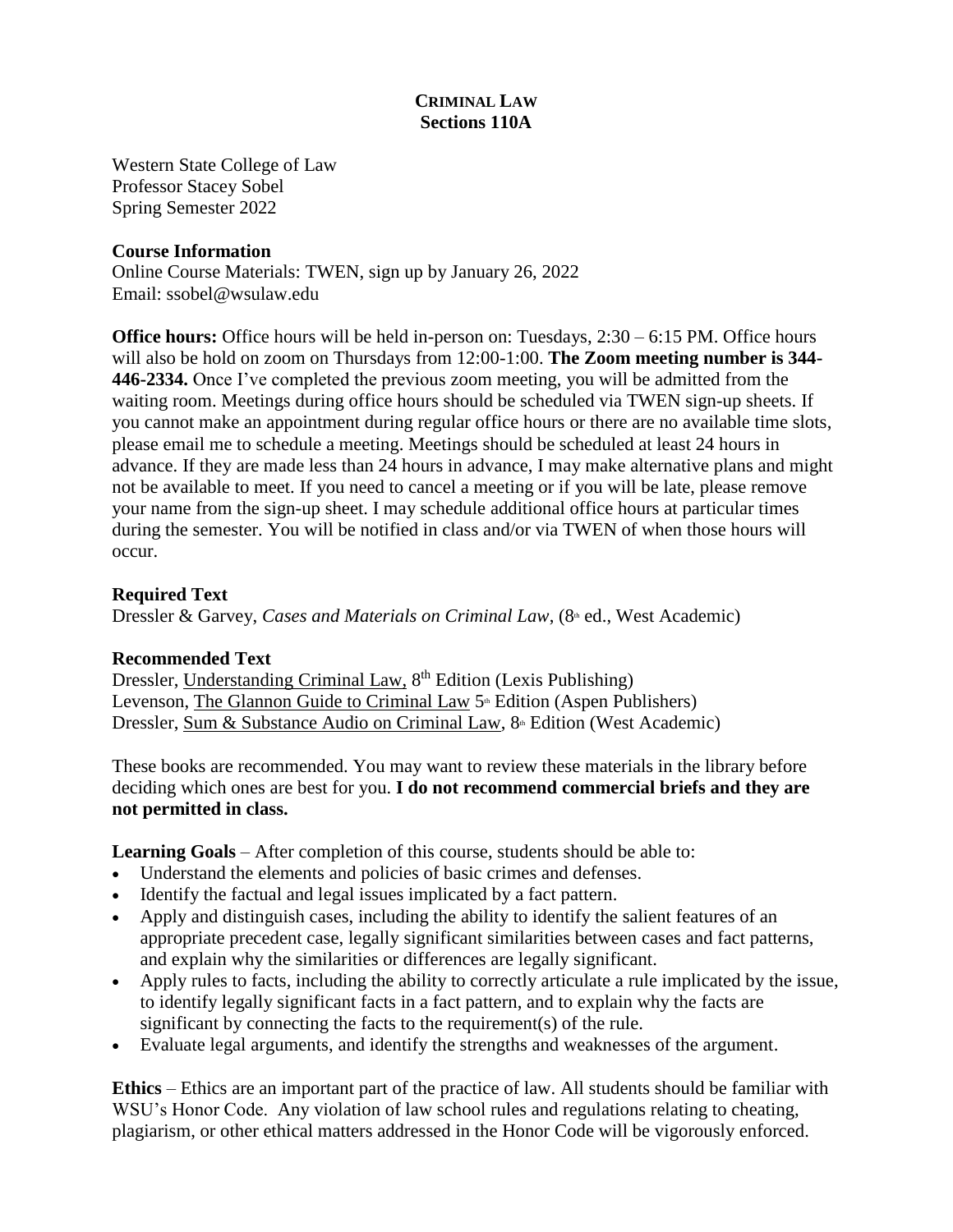**Reading and Class Participation** – Students are expected to complete the assigned reading prior to class. **You should engage in at least six hours of course preparation per week**. All students are expected to engage in class discussion. Participation is key to making this class enjoyable, so I expect everyone to be prepared to intelligently discuss and critically evaluate that day's assignment in class. In particular, be prepared to discuss the pertinent facts, issues, law and court findings and rulings of each case. All students are expected to engage in professional and respectful discussion of the case materials and subject matter. All views are welcomed. I use a combination of assigned-calling and volunteers for class discussion. For volunteer participation, I value quality over quantity, but being an active participant is important. A consistent or significant lack of preparation or professionalism may result in a grade reduction of up to .3 (e.g., from 3.3 to 3.0) on a student's course grade. Exemplary performance may result in a grade increase of .1 (e.g., from 3.0 to a 3.1) on a student's course grade. **Students may not record the class discussion without the professor's approval.**

**Attendance** – The WSU policy on required attendance at all classes will be followed: day students may be absent no more than four (4) class periods and evening students may be absent no more than two (2) class periods. Students who miss more than the permitted absences may be dismissed from the class, thus receiving a "0" for the course absent extenuating circumstances. See the WSCL Attendance Policy, reprinted in the Student Handbook. Students are expected to be in class at the time the course begins. Students who are late may be considered absent at the discretion of the professor. Students who know that they will be late or absent should email me prior to class if possible.

**Examinations and Grading** – The course grade is based on one mid-term and a final exam. The mid-term is an essay exam and comprises 20% of your grade. The mid-term covers the assigned readings from the beginning of the semester until the mid-term. The final examination covers all materials for the semester. The final exam comprises 80% of your grade. There may be occasional on-line quizzes for pass-fail credit. Failure to complete or pass a quiz may result in a grade reduction of up to .3.

**Accommodations** – Western State College of Law provides accommodations to qualified students with disabilities. The Disabilities Services Office assists qualified students with disabilities in acquiring reasonable and appropriate accommodations and in supporting equal access to services, programs, and activities at Western State College of Law. To seek reasonable accommodations, a student must contact Senior Assistant Dean Donna Espinoza, Student Services Director and Disabilities Services Coordinator, whose office is in the Students Services Suite. Dean Espinoza's phone number and email address are: (714) 459-1117; [despinoza@wsulaw.edu.](mailto:despinoza@wsulaw.edu) When seeking accommodations, a student should notify Dean Espinoza of her or his specific limitations and, if known, her or his specific requested accommodations. Students who seek accommodations will be asked to supply medical documentation of the need for accommodation. Classroom accommodations are not retroactive, but are effective only upon the student sharing approved accommodations with the instructor or professor. Therefore, students are encouraged to request accommodations as early as feasible with Dean Espinoza to allow for time to gather necessary documentation. If you have a concern or complaint in this regard, please notify Dean Espinoza; or please notify Dean Allen Easley at [aeasley@wsulaw.edu](mailto:aeasley@wsulaw.edu) or (714) 459-1168. Complaints will be handled in accordance with the College of Law's "Policy against Discrimination and Harassment."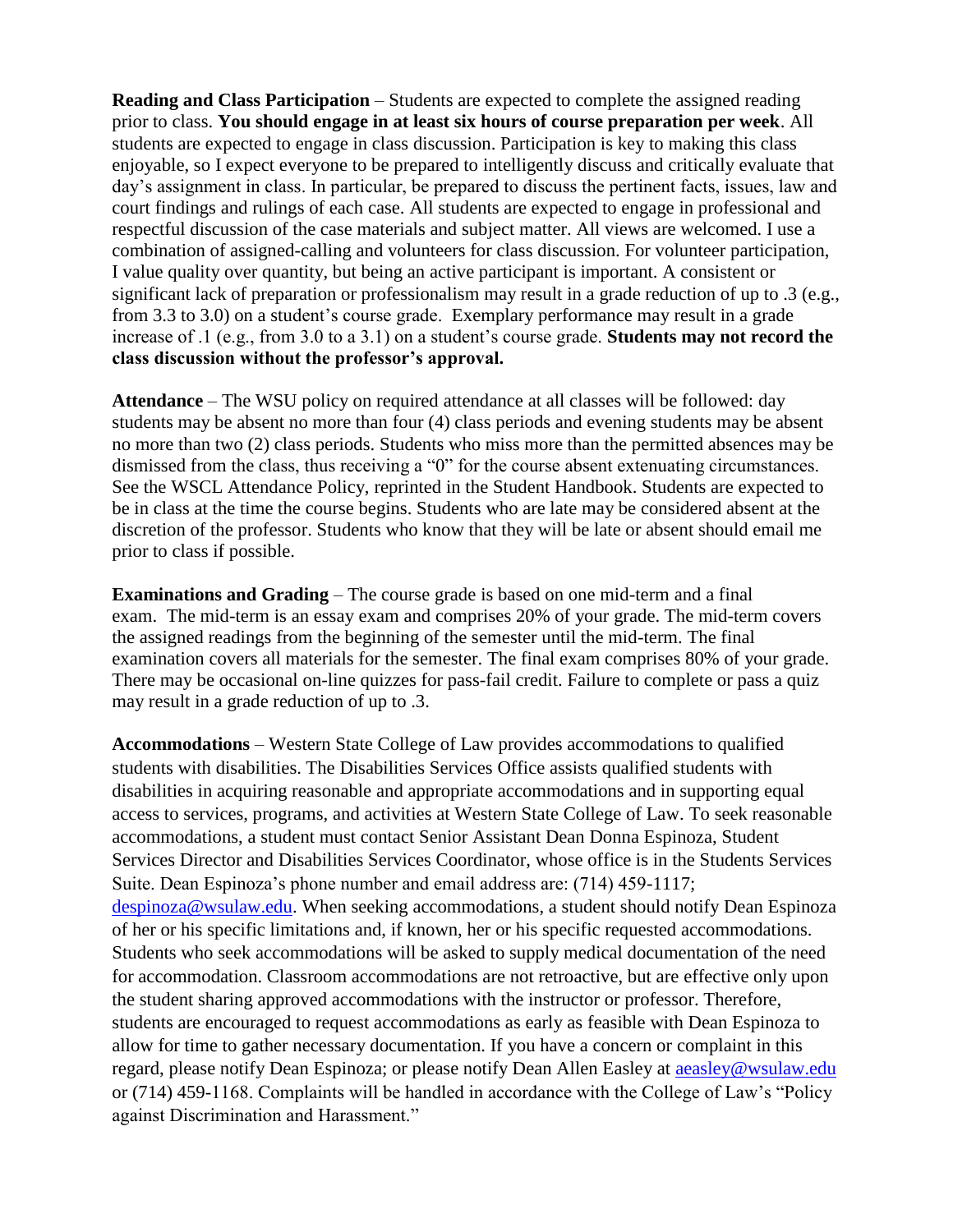# **COURSE READING**

| Week $1(1/18)$ | <b>Introduction, Criminal Statutes, Actus Reus</b><br>1-13, 38-41, 95-103, 114-120                      |
|----------------|---------------------------------------------------------------------------------------------------------|
| Week $2(1/25)$ | Actus Reus Cont., Mens Rea<br>129-137, 140-148, 157-173                                                 |
| Week $3(2/1)$  | Mens Rea Cont.<br>173-178, 197-226                                                                      |
| Week $4(2/8)$  | <b>Causation</b> , Homicide<br>227-242, 251-256, 270-289                                                |
| Week $5(2/15)$ | Homicide Cont.,<br>293-299, 313-320, 322-327, 329-332, 341-359                                          |
| Week $6(2/22)$ | No Class                                                                                                |
| Week $7(3/1)$  | Rape<br>404-409, 429-433, 436-445, 449-478                                                              |
| Week $8(3/8)$  | Theft, Review<br>947-962, Practice Exam                                                                 |
| Week $9(3/15)$ | <b>Spring Break</b>                                                                                     |
| Week 10 (3/22) | Theft Cont., Midterm<br>964-972, 977-982                                                                |
| Week 11 (3/29) | Attempt, Assault<br>752-753, 759-773, 779-788, 803-810                                                  |
| Week 12 (4/5)  | Solicitation, Conspiracy, Accomplice Liability<br>817-830, 842-850, 856-861, 877-885, 895-901           |
| Week 13 (4/12) | Self Defense,<br>516-559                                                                                |
| Week 14 (4/19) | Defense of Others, Defense of Property Necessity, Duress<br>568-579, 580-583, 584-585, 594-601, 605-609 |
| Week 15 (4/26) | Intoxication, Insanity, Infancy<br>625-652, 690-697                                                     |
| Week 16 (5/3)  | Review<br>Practice Exam                                                                                 |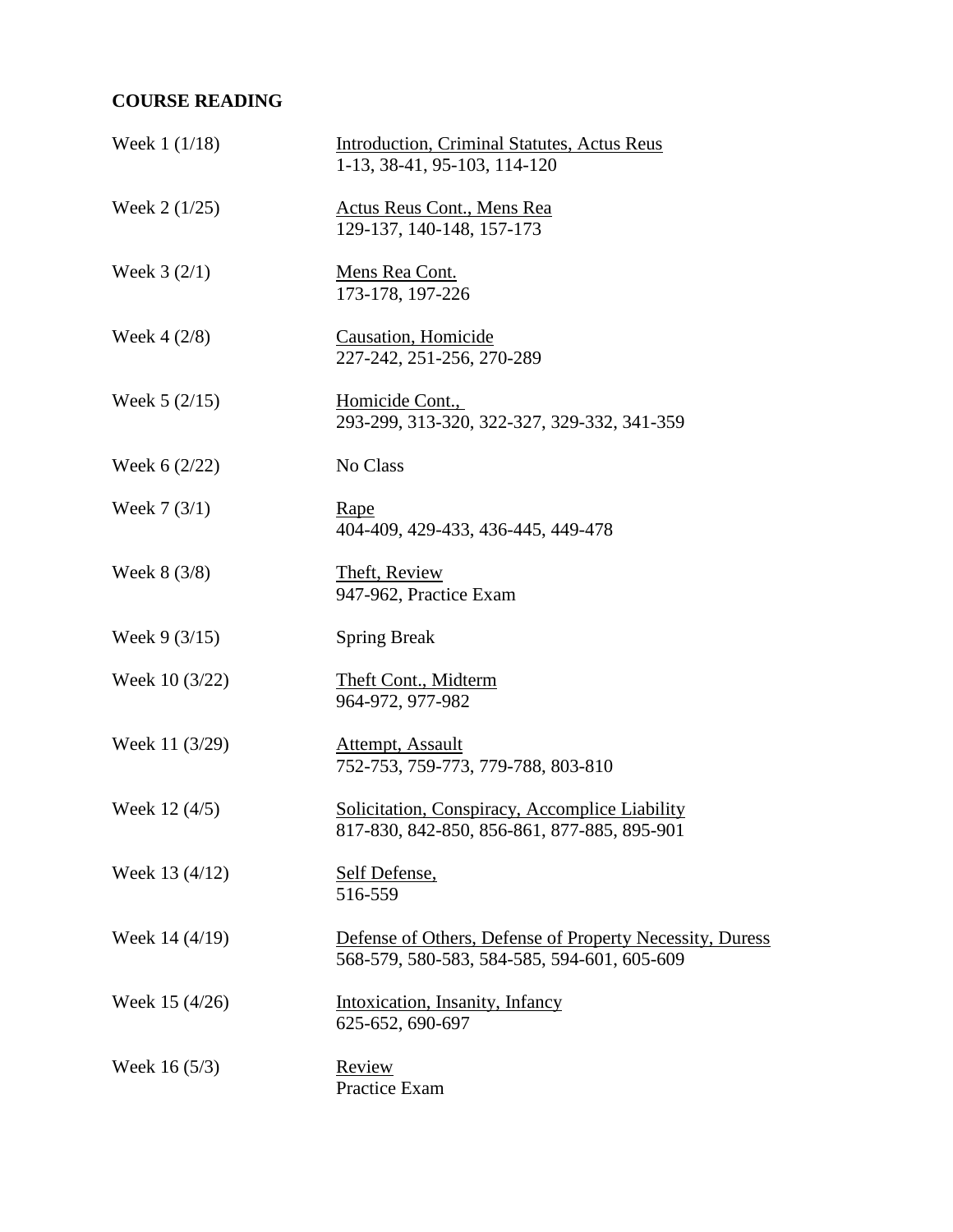**Western State College of Law's curriculum is designed so that every student achieves a level of competency prior to graduation in each of the eight Programmatic Learning Outcomes listed below:**

# **(1) Doctrinal Knowledge**

Students will demonstrate knowledge of substantive and procedural law in the core curriculum subjects, including Contracts, Criminal Law, Criminal Procedure, Torts, Real Property, Business Association, Evidence, Civil Procedures, Constitutional Law, Estates, Community Property, Remedies, and Professional Responsibility.

# **(2) Practice Skills**

Students will demonstrate the development of other law practice skills. Each student's chosen outcomes within this category will be varied based on the student's particular interests, coursework and work experiences. They may include, but are not limited to, the following topics: oral presentation and advocacy; interviewing; counseling; client service and business development; negotiations, mediation, arbitration, or other alternate dispute resolution methods; advanced legal research and writing (excluding purely academic papers and the first four units earned in introductory first-year legal research and writing class); applied legal writing such as drafting contracts, pleadings, other legal instruments; law practice management or the use of technology in law practice; cultural competency; collaboration or project management; financial analysis, such as accounting, budgeting project management, and valuation; cost benefit analysis in administrative agencies; use of technology, data analyses, or predictive coding; business strategy and behavior; pre-trial preparation, fact investigation, such as discovery, e-discovery, motion practice, assessing evidence, or utilizing experts; trial practice; professional civility and applied ethics; a law clinic that includes a classroom component; or a legal externship that includes a classroom component.

# **(3) Legal Analysis**

Students will demonstrate the ability to identify the factual and legal issues implicated by a fact pattern and to appropriately use cases (including identifying the salient features of an appropriate precedent case, identifying legally significant similarities or differences between the precedent case and a fact pattern and explaining why those are legally significant) and rules (including the ability to connect legally significant facts in a fact pattern to the rule) to predict how a court would decide the issue. Students will also demonstrate the ability to identify and evaluate the public policies of a precedent case or rule, and be able to evaluate how public policy can impact the application of a rule to the legal issue.

# **(4) Legal Research**

Students will demonstrate the ability to locate relevant legal authority using a variety of book and electronic resources, and to properly cite to such legal authority.

# **(5) Communication**

Students will demonstrate the ability to communicate both orally and in writing in a manner appropriate to a particular task to effectively convey the author or speaker's ideas. This includes audience sensitivity in written and oral communication (the ability to adopt a tone, style and level of detail appropriate to the needs, knowledge and expertise of the audience); and written communication basic proficiency (the ability to use the conventions of grammar,